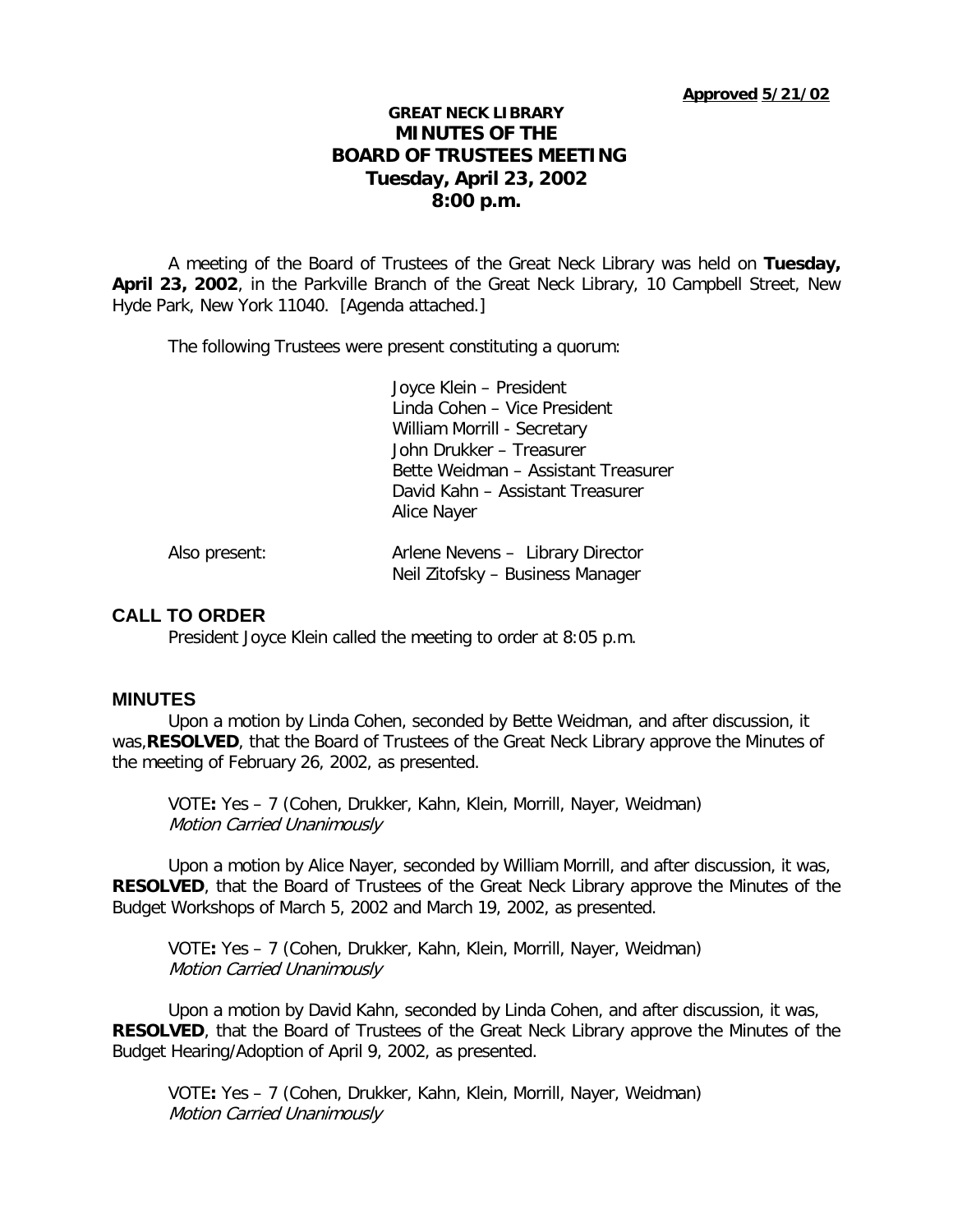### **TREASURER'S REPORT – PERSONNEL REPORT**

During the month of February 2002, revenue received was \$907,638. Total expenses were \$506,872.

At the close of business, February 28, 2002, total operating fund holdings were \$1,927,060, which were on deposit at HSBC and The Bank of New York, and in Petty Cash funds at Main and the Branches. This compares to a February 28, 2001 balance of \$2,157,698.

Additionally, the balance of the Main Building and Special Services fund was \$1,479,770; the Automated Library fund was \$129,441; the Restricted Gift fund was \$44,719; the Branch and Special Services fund was \$127,243. These funds totaled \$1,781,173 on February 28, 2002. The February 28, 2001 total was \$1,411,739.

Upon a motion by John Drukker, seconded by Linda Cohen, and after discussion, it was, **RESOLVED,** that the Board of Trustees of the Great Neck Library accept the March 19, 2002, Treasurer's Report with the Personnel Changes of February 21, 2002 through March 14, 2002.

VOTE**:** Yes – 7 (Cohen, Drukker, Kahn, Klein, Morrill, Nayer, Weidman) Motion Carried Unanimously

Upon a motion by John Drukker, seconded by Linda Cohen, and after discussion, it was, **RESOLVED,** that the Board of Trustees of the Great Neck Library authorize the Treasurer to pay the persons named in the Check Register dated February 21, 2002 through March 14, 2002, Paid-Checks numbered 1046, 1047 and 24169 through 24347, the sums set against their respective names, amounting in the aggregate to \$152,606.94.

Public Comment: Marietta DiCamillo, Mitchell Freidman

VOTE**:** Yes – 7 (Cohen, Drukker, Kahn, Klein, Morrill, Nayer, Weidman) Motion Carried Unanimously

During the month of March 2002, revenue received was \$905,913. Total expenses were \$508,509.

At the close of business, March 31, 2002, total operating fund holdings were \$2,317,696, which were on deposit at HSBC and The Bank of New York, and in Petty Cash funds at Main and the Branches. This compares to a March 31, 2001 balance of \$2,624,026.

Additionally, the balance of the Main Building and Special Services fund was \$1,479,825; the Automated Library fund was \$129,601; the Restricted Gift fund was \$44,808; the Branch and Special Services fund was \$127,734. These funds totaled \$1,781,968 on March 31, 2002. The March 31, 2001 total was \$1,413,725.

Upon a motion by John Drukker, seconded by William Morrill, and after discussion, it was,**RESOLVED,** that the Board of Trustees of the Great Neck Library accept the April 23, 2002, Treasurer's Report with the Personnel Changes of March 15, 2002 through April 16, 2002.

VOTE**:** Yes – 7 (Cohen, Drukker, Kahn, Klein, Morrill, Nayer, Weidman)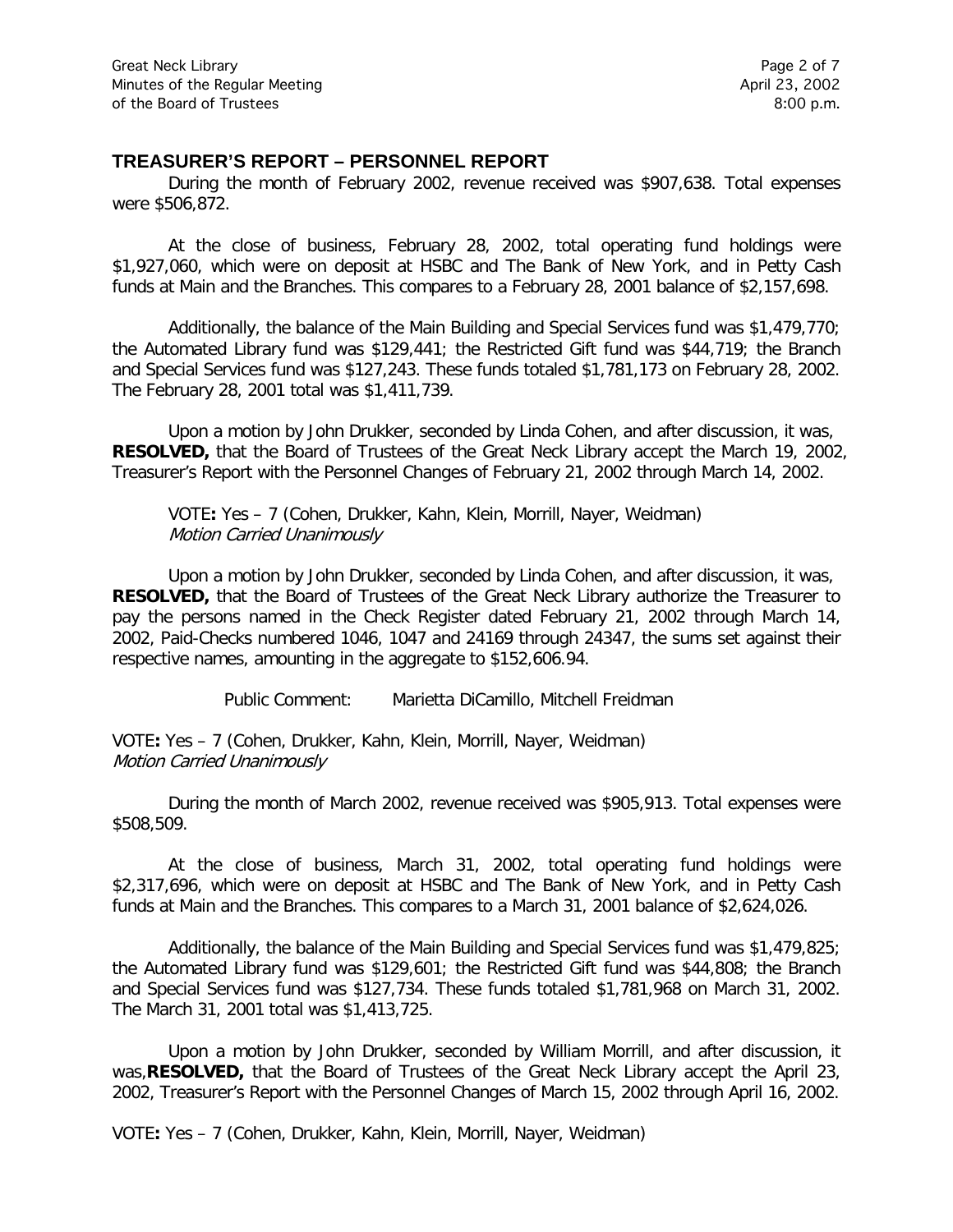Motion Carried Unanimously

Upon a motion by John Drukker, seconded by Bette Weidman, and after discussion, it was, **RESOLVED,** that the Board of Trustees of the Great Neck Library authorize the Treasurer to pay the persons named in the Check Register dated March 15, 2002 through April 19, 2002, Paid-Checks numbered 24348 through 24485, and To-Be-Paid Checks numbered 24486 through 24593, the sums set against their respective names, amounting in the aggregate to \$300,896.71.

VOTE**:** Yes – 7 (Cohen, Drukker, Kahn, Klein, Morrill, Nayer, Weidman) Motion Carried Unanimously

### **Auditor's Report**

Henry Graber, assisted by Don Fischer, of Graber & Co. reviewed the audit report for the year ended December 31, 2001. The report overall was favorable. Mr. Graber, when asked if there were any recommendations for the improvement in the financial aspects of the Library, suggested that the Library should take a good look at its interests and try to have a cash flow that more accurately reflects when money is needed.

Upon a motion by John Drukker, seconded by Linda Cohen, and after discussion, it was, **RESOLVED,** that the Board of Trustees of the Great Neck Library accept the Auditor's report for the year ending December 31, 2001 as presented.

Public Comment: Mitchell Freidman

VOTE**:** Yes – 7 (Cohen, Drukker, Kahn, Klein, Morrill, Nayer, Weidman) Motion Carried Unanimously

# **REPORTS**

**Director's Report** (attached hereto).

Public Comment: Ralene Adler

#### **Main Building Committee**

Director Nevens indicated that 12 proposals were received from architectural firms and the interview process is in progress. The intent is to bring two candidates before the entire Board for interview for the final selection of an architect.

Public Comment: Marietta DiCamillo

#### **Policy/Bylaws Committee**

The Policy/Bylaws Committee met April 18, 2002 and Linda Cohen was elected chairperson. The following items were discussed at that meeting: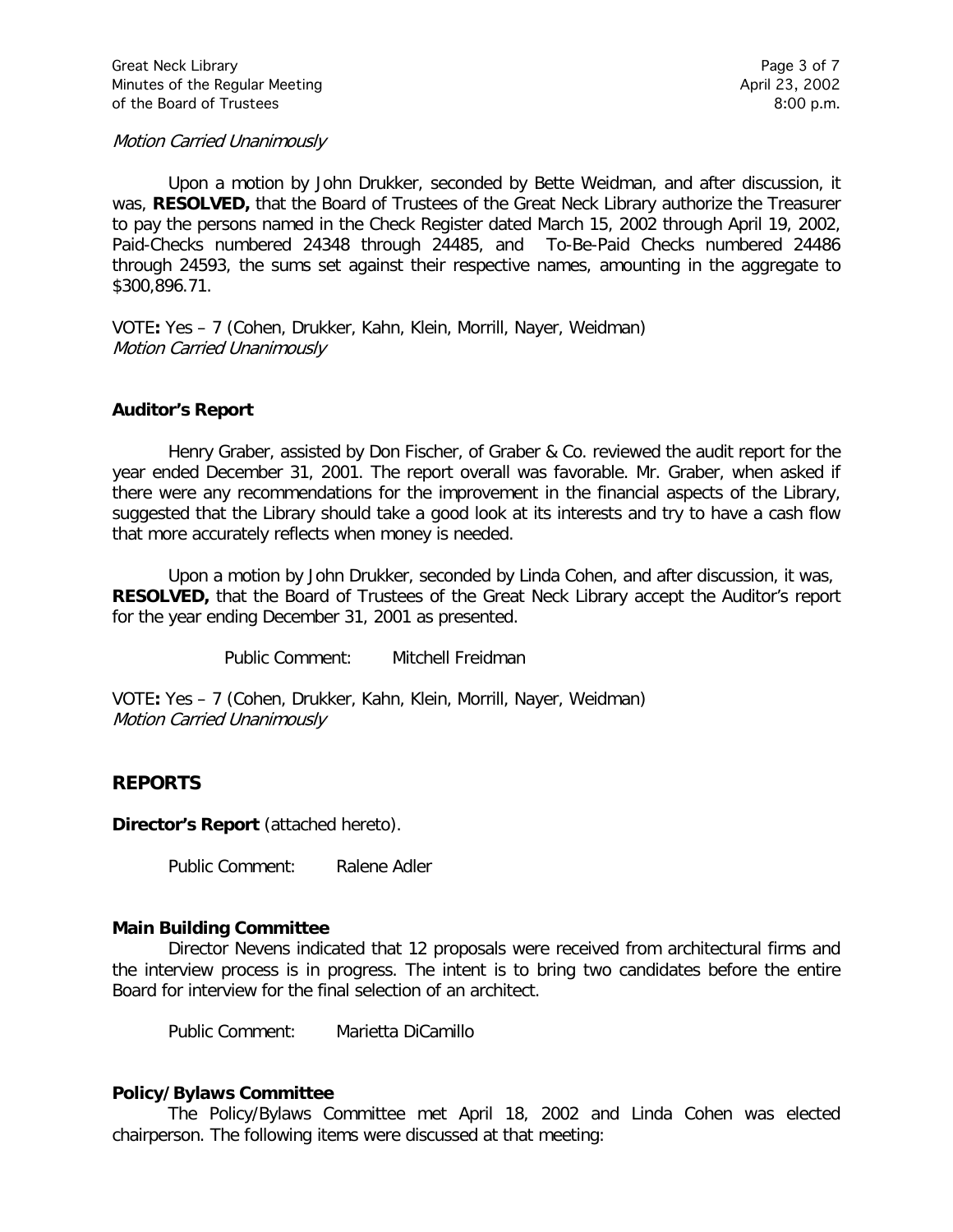- i. Counsel's opinion that the credit line, Iranian Democrats, on the Persian Culture Appreciation month banner hung in front of the Library was illegal;
- ii. Reducing the polling sites from four to two [Main and Parkville);
- iii. Maintenance of Public Order Policy to replace Section 500-40 [Suspension of Library Privileges];
- iv. Revision of Section 500-30 to include the use of cell phones in library;
- v. Section 500-75, the Unattended Child Policy, to have two instead of one person remaining with child until the police/parent arrives in order to protect staff against any legal charges.

There was a general consensus from the Board members to place items two through five above on the agenda for the May 21, 2002 Board Meeting.

> Public Comment: JoAnn Farley, Marietta DiCamillo, Mitchell Freidman, Ralene Adler

#### **Branch Committee**

William Morrill was elected chairperson at the Branch Committee meeting held at Parkville Branch Library on March 21, 2002. The next meeting of the Branch Committee is scheduled for June 10, 2002, at 6:00 p.m. at the Station Branch Library.

# **OLD BUSINESS**

### **Board Policy Manual Changes:**

# Library Director Expenses

Upon a motion by Alice Nayer, seconded by Bette Weidman, and after discussion, it was, **RESOLVED,** that the Board of Trustees of the Great Neck Library amend its Policy Manual, Section 400-20(a) as follows: "The Library Director is authorized by the Board of Trustees to commit and approve budgeted and emergency expenditures up to \$5,000. Commitments for expenditures in excess of \$5,000 shall require the prior approval of the Board of Trustees.

Public Comment: Ralene Adler, Don Fischer, Marietta DiCamillo,

VOTE**:** Yes – 7 (Cohen, Drukker, Kahn, Klein, Morrill, Nayer, Weidman) Motion Carried Unanimously

# Color Laser Printer Purchase

Upon a motion by John Drukker, seconded by Bette Weidman, and after discussion, it was, **RESOLVED,** that the Board of Trustees of the Great Neck Library authorize the purchase of three (3) color laser printers from PC/Rush in the amount of \$6,168.05 to be charged to the Computer Hardware line of the operating budget.

Public Comment: Ralene Adler, Marianna Wohlgemuth, Marietta DiCamillo

VOTE**:** Yes – 7 (Cohen, Drukker, Kahn, Klein, Morrill, Nayer, Weidman) Motion Carried Unanimously

#### Corporate Credit Card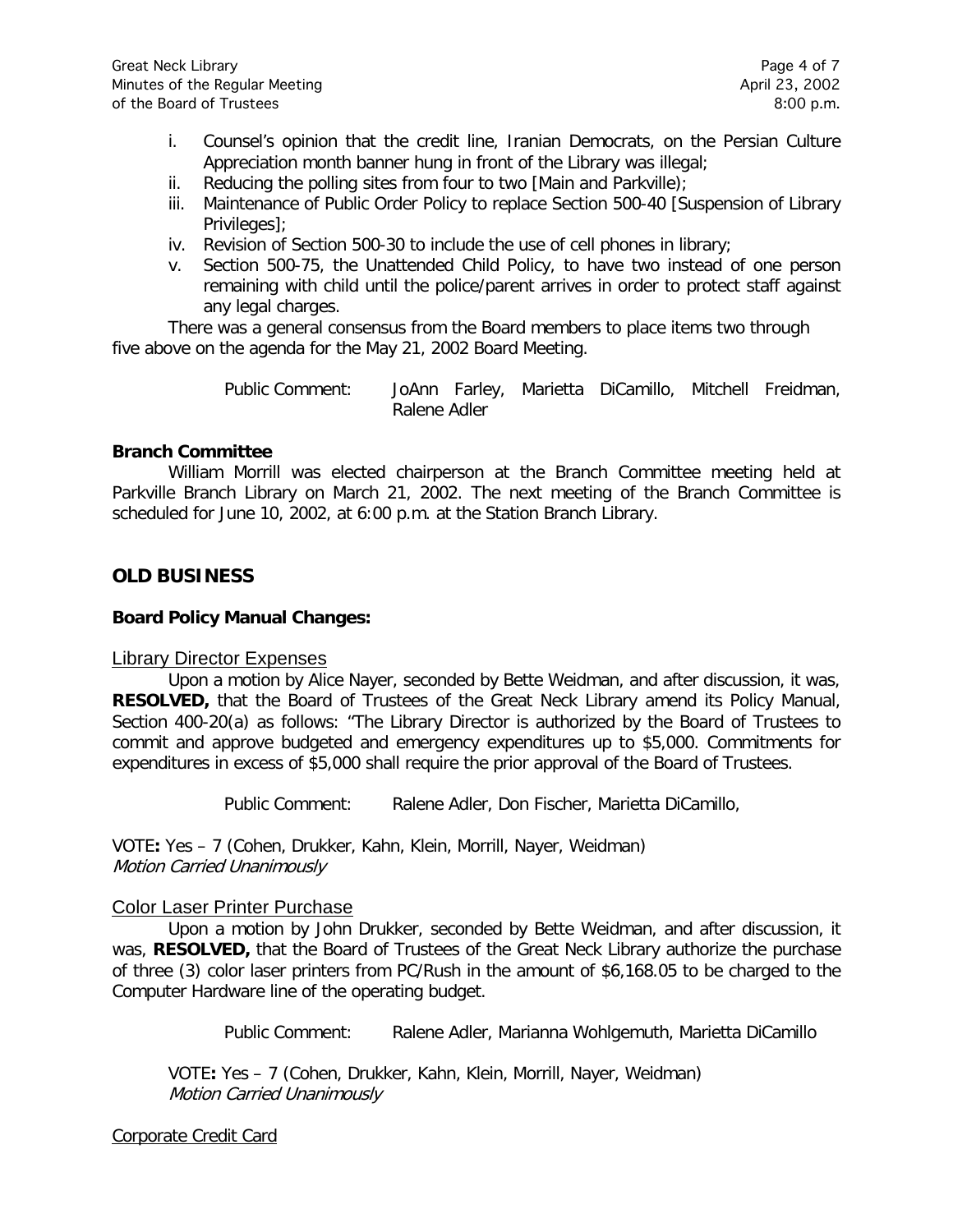Upon a motion by Linda Cohen, seconded by John Drukker, and after discussion, it was, **RESOLVED,** that the Board of Trustees of the Great Neck Library amend its Policy Manual by adding Section 400-21 as follows: "The Library shall maintain a credit card account, with cards issued to the Library Director and Business Manager, for approved, budgeted and emergency expenditures of up to \$2,500. Additionally, other staff may be issued a credit card at the Director's discretion, with a maximum credit limit of \$1,000. Such additional cardholders will be limited in the use of the card to Director-approved travel expenses and the purchase of materials for the Library. [There should be a written agreement with the banking institution that the credit line should not be increased]

> Public Comment: Henry Graber, Don Fischer, Ralene Adler, Marianna Wohlgemuth

VOTE**:** Yes – 7 (Cohen, Drukker, Kahn, Klein, Morrill, Nayer, Weidman) Motion Carried Unanimously

### **Library Director's Contract**

Business Manager Zitofsky presented the salient terms of the Director's contract for the benefit of the public.

Upon a motion by Bette Weidman, seconded by Linda Cohen, and after discussion, it was, **RESOLVED,** that the Board of Trustees of the Great Neck Library approve the employment contract dated April 23, 2002, for the appointment of Arlene Nevens as Library Director of the Great Neck Library, for the three year term from February 26, 2002 through February 28, 2005, in the form herewith presented; and further, that the President of the Board of Trustees be hereby authorized to execute such employment contract.

Public Comment: JoAnn Farley, Marietta DiCamillo

VOTE**:** Yes – 7 (Cohen, Drukker, Kahn, Klein, Morrill, Nayer, Weidman) Motion Carried Unanimously

# **NEW BUSINESS**

#### **Long Island Library Conference**

Upon a motion by Bette Weidman, seconded by Linda Cohen, and after discussion it was,**RESOLVED,** that the Board of Trustees of the Great Neck Library authorize the attendance of up to 10 members of staff at the Long Island Library Conference to be held May 8, 2002, at the Crest Hollow Country Club, at a maximum reimbursement of \$45 per attendee, with funds to come from the Conference and Meeting budget line.

VOTE**:** Yes – 7 (Cohen, Drukker, Kahn, Klein, Morrill, Nayer, Weidman) Motion Carried Unanimously